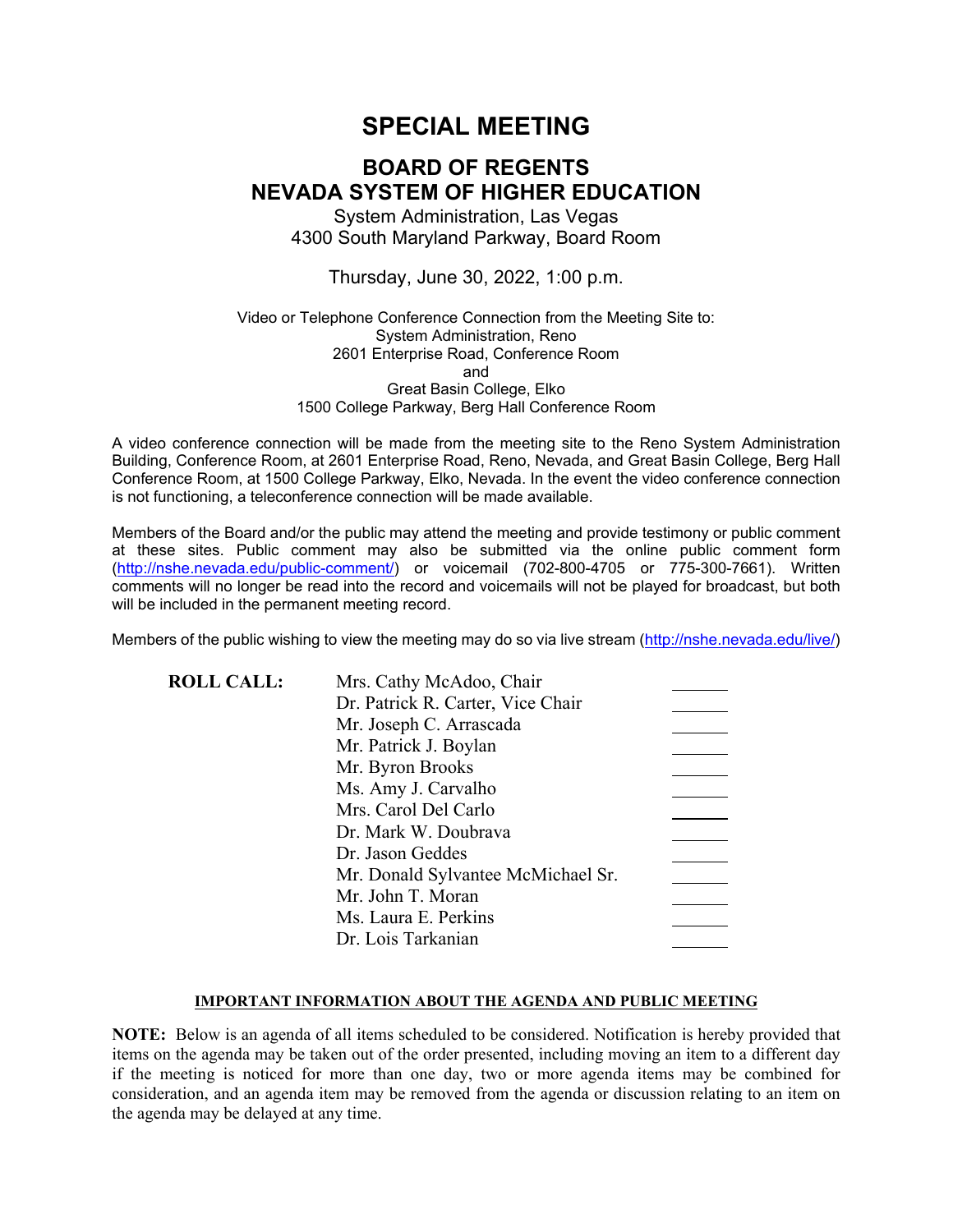In accordance with the Board of Regents' Bylaws, Title 1, Article V, Section 18, items voted on may be the subject of a motion to reconsider at this meeting. A motion to reconsider an item may be made at any time before adjournment of this meeting. Similarly, if an item is tabled at any time during the meeting, it may, by proper motion and vote, be taken from the table and thereafter be the subject of consideration and action at any time before adjournment of this meeting.

In accordance with the Board of Regents' Bylaws, Title 1, Article V, Section 12, a quorum may be gained by telephonic, video, or electronic transmission provided that notice to that effect has been given.

Some agenda items are noted as having accompanying reference material. Reference material may be accessed on the electronic version of the agenda by clicking the reference link associated with a particular item. The agenda and associated reference material may also be accessed on the Internet by visiting the Board of Regents website at: <https://nshe.nevada.edu/leadership-policy/board-of-regents/meeting-agendas/>

Many public libraries have publicly accessible computer terminals. Copies of the reference material and any additional support materials that are submitted to the Board of Regents Office and then distributed to the members of the Board of Regents after the posting of this agenda but before the meeting, will be made available as follows: 1. Copies of any such materials are available at the Board of Regents Offices at 2601 Enterprise Road, Reno, Nevada, and 4300 South Maryland Parkway, Las Vegas, Nevada. A copy may be requested by calling Keri Nikolajewski at (702) 889-8426; 2. Copies of any such materials will also be available at the meeting site.

Reasonable efforts will be made to assist and accommodate physically disabled persons to participate in the meeting. Please call the Board Office at (702) 889-8426 in advance so that arrangements may be made.

**CALL TO ORDER – ROLL CALL**

## **PLEDGE OF ALLEGIANCE**

### **1. PUBLIC COMMENT INFORMATION ONLY**

Public comment will be taken during this agenda item. No action may be taken on a matter raised under this item until the matter is included on an agenda as an item on which action may be taken. Comments will be limited to two minutes per person. Persons making comment are asked to begin by stating their name for the record and to spell their last name. The Board Chair may elect to allow additional public comment on a specific agenda item when that agenda item is being considered.

In accordance with Attorney General Opinion No. 00-047, as restated in the Attorney General's Open Meeting Law Manual, the Board Chair may prohibit comment if the content of that comment is a topic that is not relevant to, or within the authority of, the Board of Regents, or if the content is willfully disruptive of the meeting by being irrelevant, repetitious, slanderous, offensive, inflammatory, irrational or amounting to personal attacks or interfering with the rights of other speakers.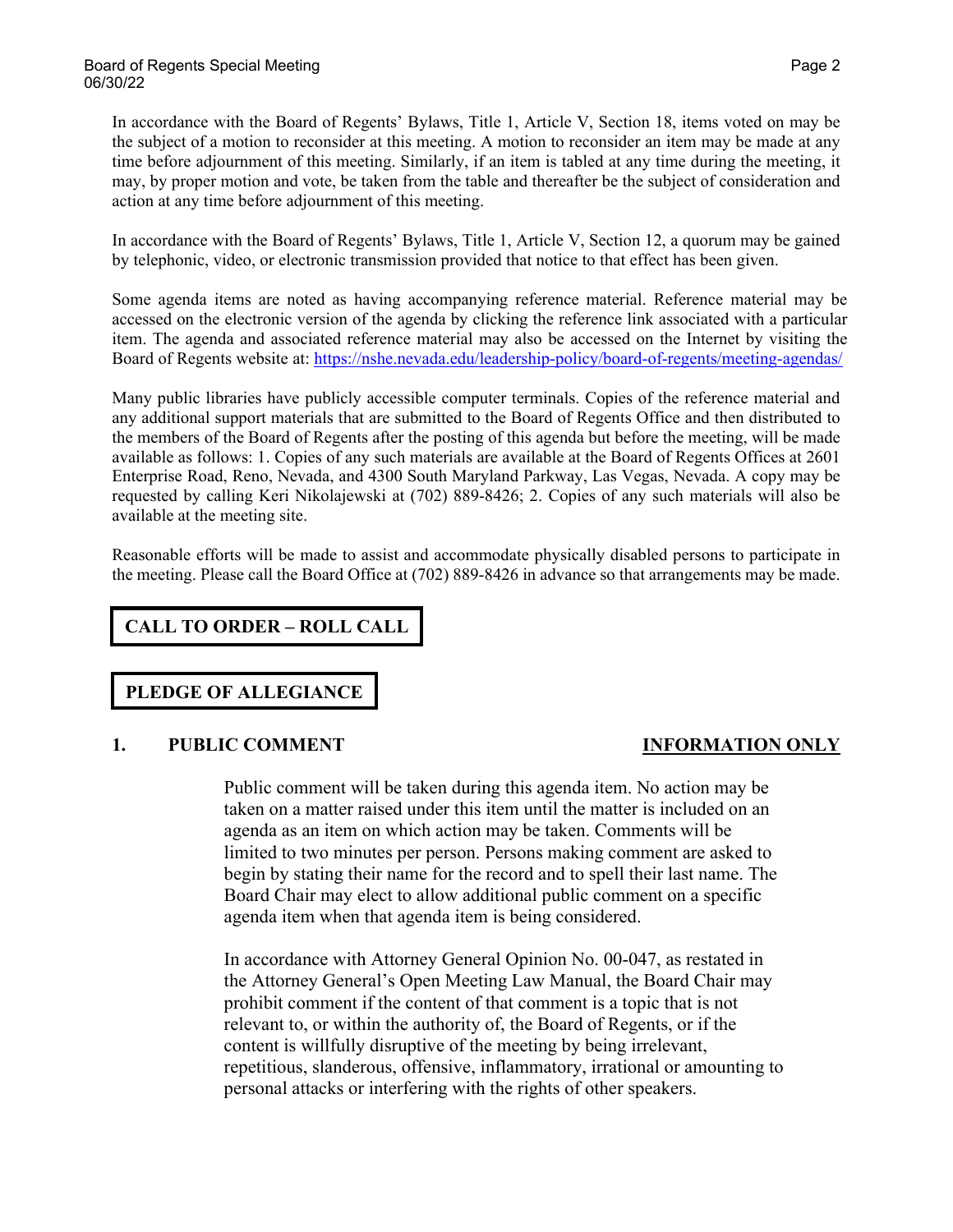### **2. APPOINTMENT, CHIEF OF STAFF AND SPECIAL FOR POSSIBLE ACTION COUNSEL TO THE BOARD OF REGENTS**

Pending a recommendation from the ad hoc Chief of Staff and Special Counsel to the Board Search Committee that may result from its June 29, 2022, meeting, the Board will consider the appointment of one of the following individuals to the position of Chief of Staff and Special Counsel to the Board of Regents:

- Richard L. Hinckley *[\(Ref. BOR-2a\)](https://nshe.nevada.edu/wp-content/uploads/file/BoardOfRegents/Agendas/2022/06-jun-mtgs/bor30-refs/BOR-2a.pdf)*
- Robert G. Kilroy *[\(Ref. BOR-2b\)](https://nshe.nevada.edu/wp-content/uploads/file/BoardOfRegents/Agendas/2022/06-jun-mtgs/bor30-refs/BOR-2b.pdf)*
- Debra L. Pieruschka *[\(Ref. BOR-2c\)](https://nshe.nevada.edu/wp-content/uploads/file/BoardOfRegents/Agendas/2022/06-jun-mtgs/bor30-refs/BOR-2c.pdf)*

The Board will also consider approval of the initial salary for the Chief of Staff and Special Counsel.

If the Board determines not to appoint a nominee recommended by the Committee, the Board may direct the Committee to continue the search. The Board may also discuss and consider other options including failing the search.

*ESTIMATED TIME: 20 mins.*

### **3.** *PROCEDURES AND GUIDELINES MANUAL* **FOR POSSIBLE ACTION REVISION, RESIDENCE HALL AND FOOD SERVICE RATES, UNR AT LAKE TAHOE**

UNR President Brian Sandoval will request approval of a revision to the *Procedures and Guidelines Manual (Chapter 7, Section 14)* to include residence hall and food service rates for academic year 2022-2023 at the University of Nevada, Reno at Lake Tahoe location. *[\(Ref. BOR-3\)](https://nshe.nevada.edu/wp-content/uploads/file/BoardOfRegents/Agendas/2022/06-jun-mtgs/bor30-refs/BOR-3.pdf)*

*ESTIMATED TIME: 10 mins.*

### **4.** *HANDBOOK* **REVISIONS, FINANCE AND FOR POSSIBLE ACTION ADMINISTRATION CHARTER AND FINANCIAL POLICIES: OPERATING BUDGETS**

Chief Financial Officer Andrew Clinger, on behalf of the NSHE Business Officers Council, will request approval of revisions to the Finance and Administration Charter *(Handbook, Title 4, Chapter 9, Section B)* and the Financial Policies: Operating Budgets *(Handbook, Title 4, Chapter 9, Section C)* to define the purpose, roles and responsibilities of the Business Officers Council. *[\(Ref. BOR-4\)](https://nshe.nevada.edu/wp-content/uploads/file/BoardOfRegents/Agendas/2022/06-jun-mtgs/bor30-refs/BOR-4.pdf)*

*ESTIMATED TIME: 10 mins.*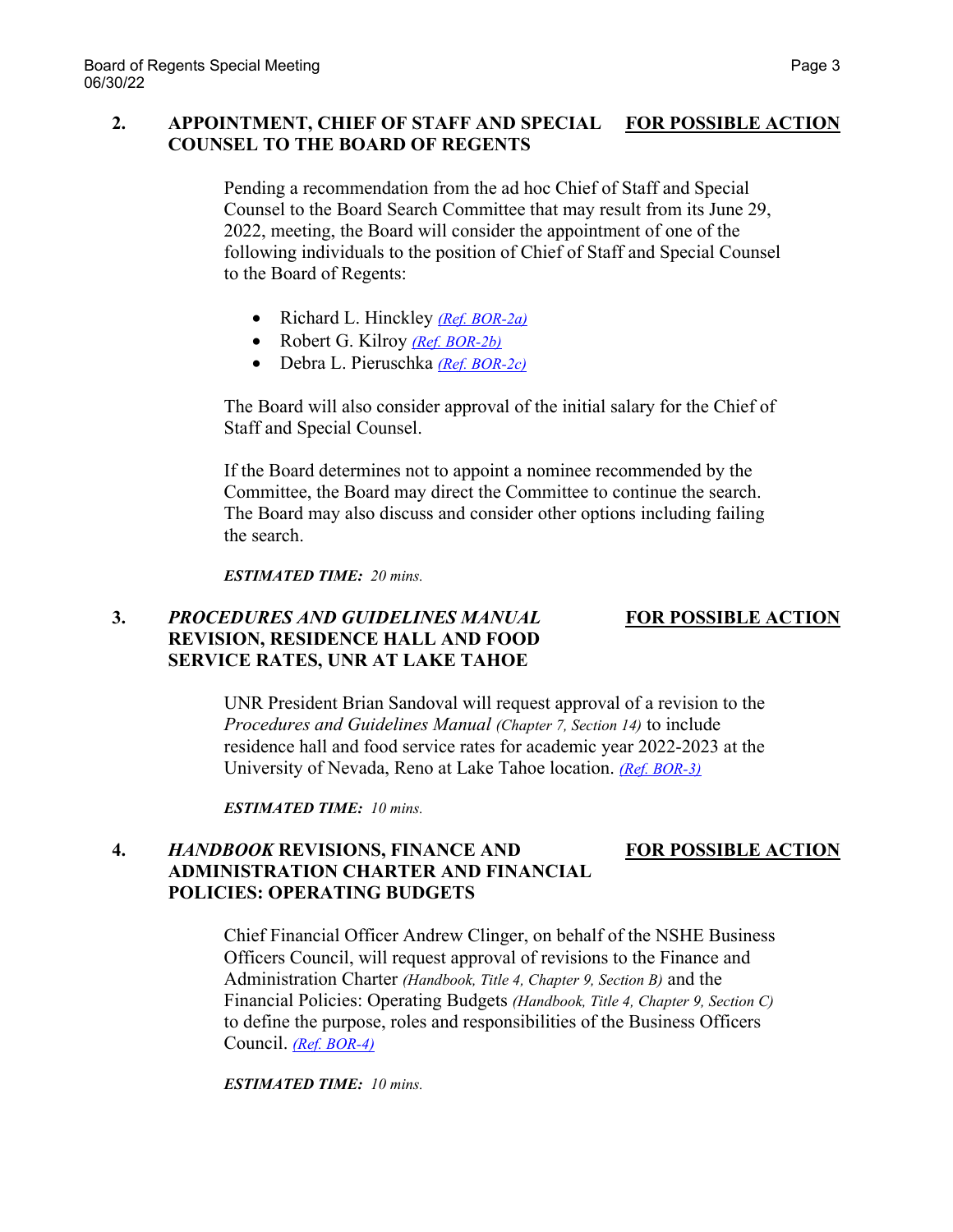### **5.** *HANDBOOK* **REVISION, NSHE CAPITAL FOR POSSIBLE ACTION IMPROVEMENT BUDGET PROCESS**

Chief Financial Officer Andrew Clinger will request approval of a revision to the NSHE Capital Improvement Budget Process *(Handbook, Title 4, Chapter 10, Section 26(6))* to include the review and recommendation of a system-wide capital improvement project request by the Business Officers Council and elimination of the life-cycle cost analysis. *[\(Ref. BOR-5\)](https://nshe.nevada.edu/wp-content/uploads/file/BoardOfRegents/Agendas/2022/06-jun-mtgs/bor30-refs/BOR-5.pdf)*

*ESTIMATED TIME: 10 mins.*

## **6. CODE REVISION, EMERGENCY COVID-19 FOR POSSIBLE ACTION VACCINATION POLICY, AND RESOLUTION RELATING TO CORONAVIRUS SAFETY MEASURES**

Officer in Charge Crystal Abba and Interim Chief General Counsel Jimmy Martines will present for action the repeal of NSHE Code *(Title 2, Chapter 12)* which sets forth policies and procedures regarding the COVID-19 vaccine requirement for all NSHE employees. The proposed Code revision was presented for initial discussion at the May 25, 2022, special Board meeting. *[\(Ref. BOR-6a\)](https://nshe.nevada.edu/wp-content/uploads/file/BoardOfRegents/Agendas/2022/06-jun-mtgs/bor30-refs/BOR-6a.pdf)*

The Board may also take action to adopt a Resolution that 1) restates NSHE's commitment adhering to any and all state directives and regulatory mandates regarding the coronavirus; 2) encourages students, faculty and staff to stay up to date on vaccines and to use masks when appropriate; and 3) acknowledges that it is within the purview of the President of each institution to assess the need for utilization of masks on campus based on guidance from the CDC, State Board of Health and local health districts, and implement one or more campus mask mandates when the President determines that doing so is in the best interest of the health and safety of the institution's students, faculty and staff. *[\(Ref. BOR-6b\)](https://nshe.nevada.edu/wp-content/uploads/file/BoardOfRegents/Agendas/2022/06-jun-mtgs/bor30-refs/BOR-6b.pdf)*

*ESTIMATED TIME: 30 mins.*

### **7. NEW BUSINESS INFORMATION ONLY**

Items for consideration at future meetings may be suggested. Any discussion of an item under "New Business" is limited to description and clarification of the subject matter of the item, which may include the reasons for the request, and no substantive discussion may occur at this meeting on new business items in accordance with the Nevada Open Meeting Law (NRS 241.010 *et seq*.).

*ESTIMATED TIME: 5 mins.*